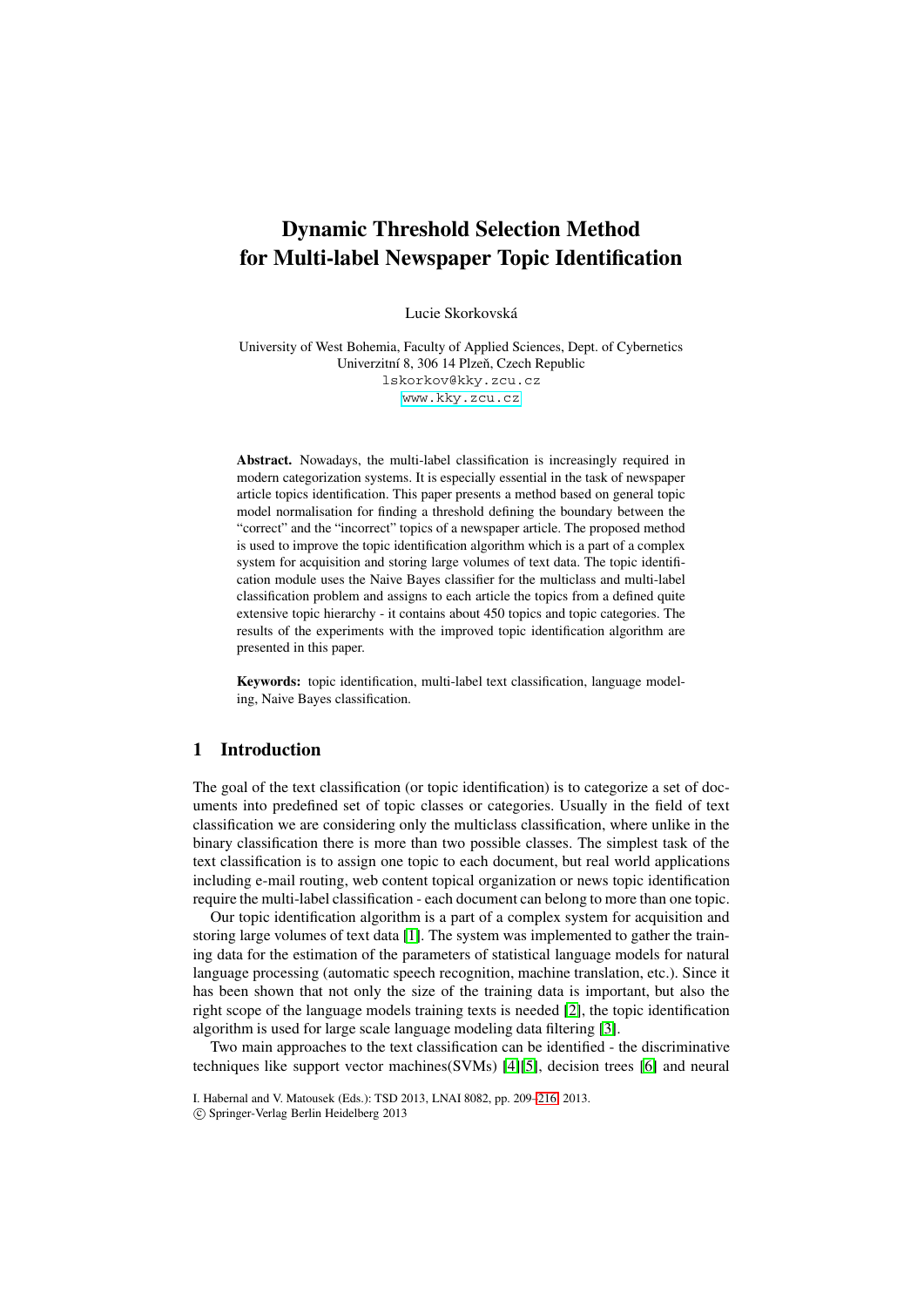networks; and generative techniques like Naive Bayes classifier (NBC) [\[7\]](#page-7-3)[\[8\]](#page-7-4) and Expectation Maximization based methods.

This paper describes a method based on general topic model normalisation for finding a threshold defining the boundary between the "correct" and the "incorrect" topics of a newspaper article in the generative classification techniques. The generative classifier outputs a distribution of probabilities (or likelihood scores) and a method for processing this distribution into the sets of the "correct" and the "incorrect" topics is needed. The proposed method is used to improve the results of the NBC in the topic identification module.

# **2 Multi-label Text Classification**

The existing methods for multi-label classification can be divided into two main categories - *data transformation (DT) methods* and *algorithm adaptation methods*. The methods of the first group transform the problem into the single-label classification problem and the methods in the second group extend the existing algorithms to handle the multi-label data directly. According to [\[9\]](#page-7-5) we can divide the existing *data transformation methods*:

First two methods, marked as *DT*1 and *DT2*, simply transforms the multi-label data set into single-label [\[10\]](#page-7-6). Method DT1 selects only one label from the multiple labels for each data instance and method DT2 discards every multi-label data instance from the set. These methods cannot be really used in a multi-label classification since they remove all the multi-label information from the data set.

The third data transformation method *DT3* considers each set of labels as one label together. The single label classifier then could be used, choosing for each data item one of the predefined sets of labels. The disadvantages of this methods are clear - first, we can end with large number of label sets with only few examples of training data for each set; and second, we cannot assign different combination of labels to the classified data than those previously seen in the training data. This method was used in the works [\[10\]](#page-7-6)[\[8\]](#page-7-4).

The most common data transformation method *DT4* trains a binary one-vs.-rest classifier for each class. The labels for which the binary classifier yields a positive result are then assigned to the tested data item. The disadvantage of this method is that you have to transform the data set into  $|L|$  data sets, where L is the set of possible labels, containing only the positive and negative examples. The second disadvantage is that you have to find the threshold for each binary classifier. This method was used in [\[4\]](#page-7-0)[\[11\]](#page-7-7)[\[12\]](#page-7-8)[\[5\]](#page-7-1) and also is often used as a baseline for other methods testing [\[10\]](#page-7-6)[\[8\]](#page-7-4)[\[5\]](#page-7-1).

The *DT5* method decomposes each training data with *n* labels into *n* data items each with only one label. One classifier with the distribution of probabilities or likelihoods for all labels is then learned from the transformed data set. The distribution is then processed to find the correct labels of the data item. This approach is used in the work [\[13\]](#page-7-9) and also in our experiments. The problem of finding the border between correct and incorrect topics is further addressed in Section [2.1.](#page-2-0)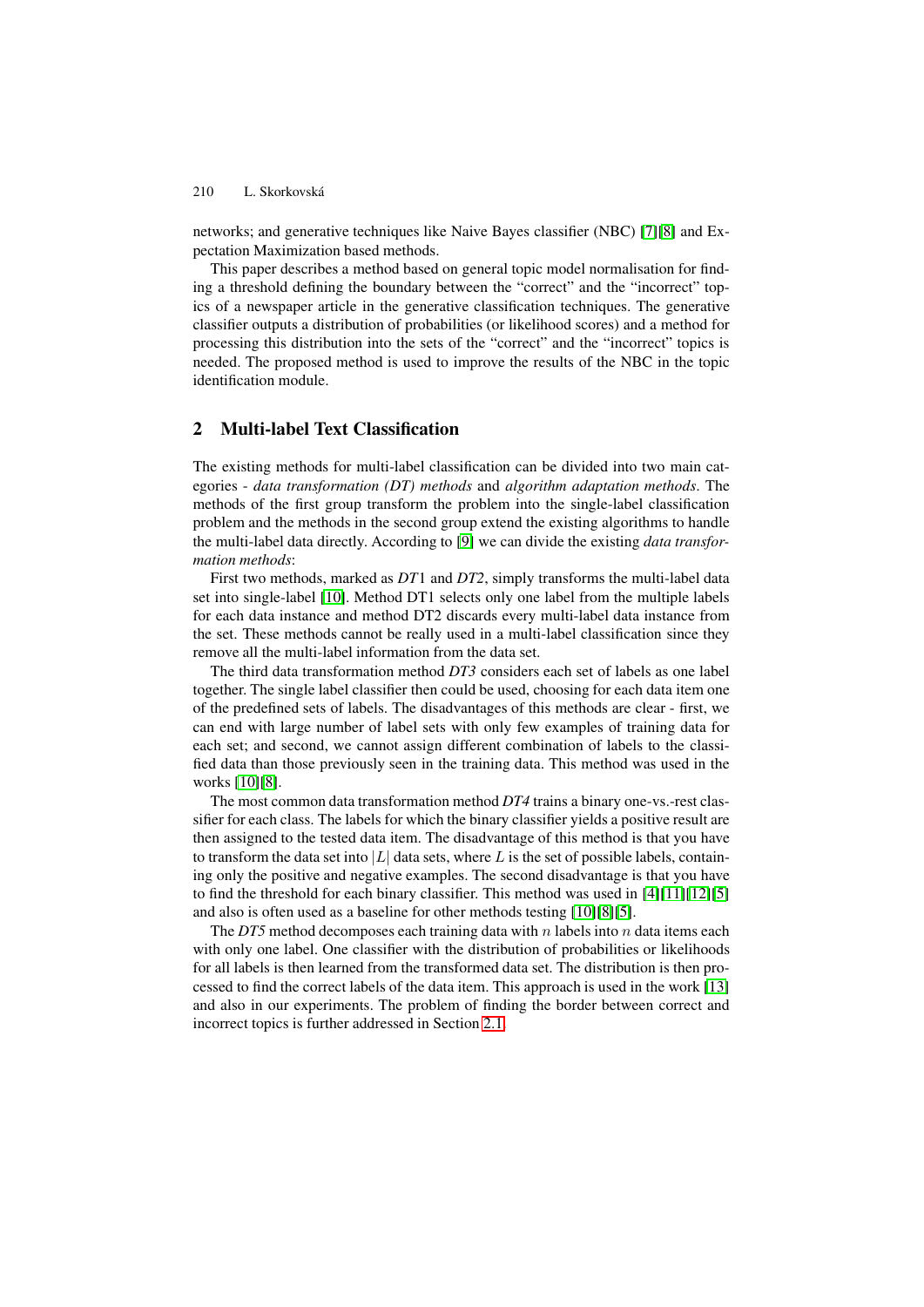The last method *DT6* decomposes each training data item into |*L*| data items each with only one label *l* and a value  $Y(l)$ , where  $Y(l) = 1$  for the labels which belong to the data item and  $Y(l) = -1$  otherwise.

The *algorithm adaptation methods* are methods handling the multi-label data directly or methods that somehow combine one of the DT methods with an existing classification method. For example work [\[14\]](#page-7-10) uses the adapted C4.5 algorithm; the two extensions of AdaBoost - AdaBoost.MH and AdaBoost.MR were implemented with the combination of DT6 method in the work [\[6\]](#page-7-2); in the work [\[8\]](#page-7-4) the DT3 method is used in combination with the Naive Bayes classifier, the distribution for the sets of label is estimated with the expectation maximization algorithm; the work [\[5\]](#page-7-1) improves the DT4 method in the combination with SVMs; the adaptation of kNN classifier (ML-kNN) with combination of DT4 method was used in [\[11\]](#page-7-7).

## <span id="page-2-0"></span>**2.1 Threshold Definition for DT5 Method**

As the topic identification module in our system uses a Naive Bayes classification algorithm (the motivation for choosing the NBC is described in Section [3.1\)](#page-3-0) we tried to find out some related work on the problem how to select the set of correct topics from the output distribution of the NBC. A straightforward approach is to select the labels for which the likelihood is greater than a specific threshold (e.g. 0.5) or select a predefined number of topics. In the work [\[7\]](#page-7-3) the training data with only one label was selected (methods DT1 or DT2) and only the one best label is assigned to each news article, therefore it could not be considered a multi-label classification. In our later work, we selected 3 topics for each article [\[3\]](#page-6-2). To our knowledge, the only work concerning the finding of a threshold for choosing the correct topics in the output of a distribution classifier is described in [\[13\]](#page-7-9). The classifier used in this work outputs a likelihood distribution of topics for the tested article and the dynamic threshold is set as the mean plus one standard deviation of the topic likelihoods. The assumption is that topics that have a likelihood greater than this threshold are the best choices for the article. The method for finding a threshold proposed in this paper is described in Section [3.1.](#page-3-0)

# **3 System for Acquisition and Storing Data**

The topic identification module is a part of a system designed for collecting a large text corpus from Internet news servers described in [\[1\]](#page-6-0). The system consists of a SQL database and a set of text processing algorithms which use the database as a data storage for the whole system. One of the important features of the system is its modularity - new algorithms can be easily added as modules.

For the topic identification experiments the most important parts of the system are the text preprocessing modules. Each new article is obtained as a HTML page, then the *cleaning* algorithm is applied - it extracts the text and the metadata of the article. Then the *tokenization* and *text normalization* algorithms are applied - text is divided into a sequence of tokens and the non-orthographical symbols (mainly numbers) are substituted with a corresponding full-length form. The tokens of a normalized text are processed with a *vocabulary-based substitution* algorithm. Large vocabularies prepared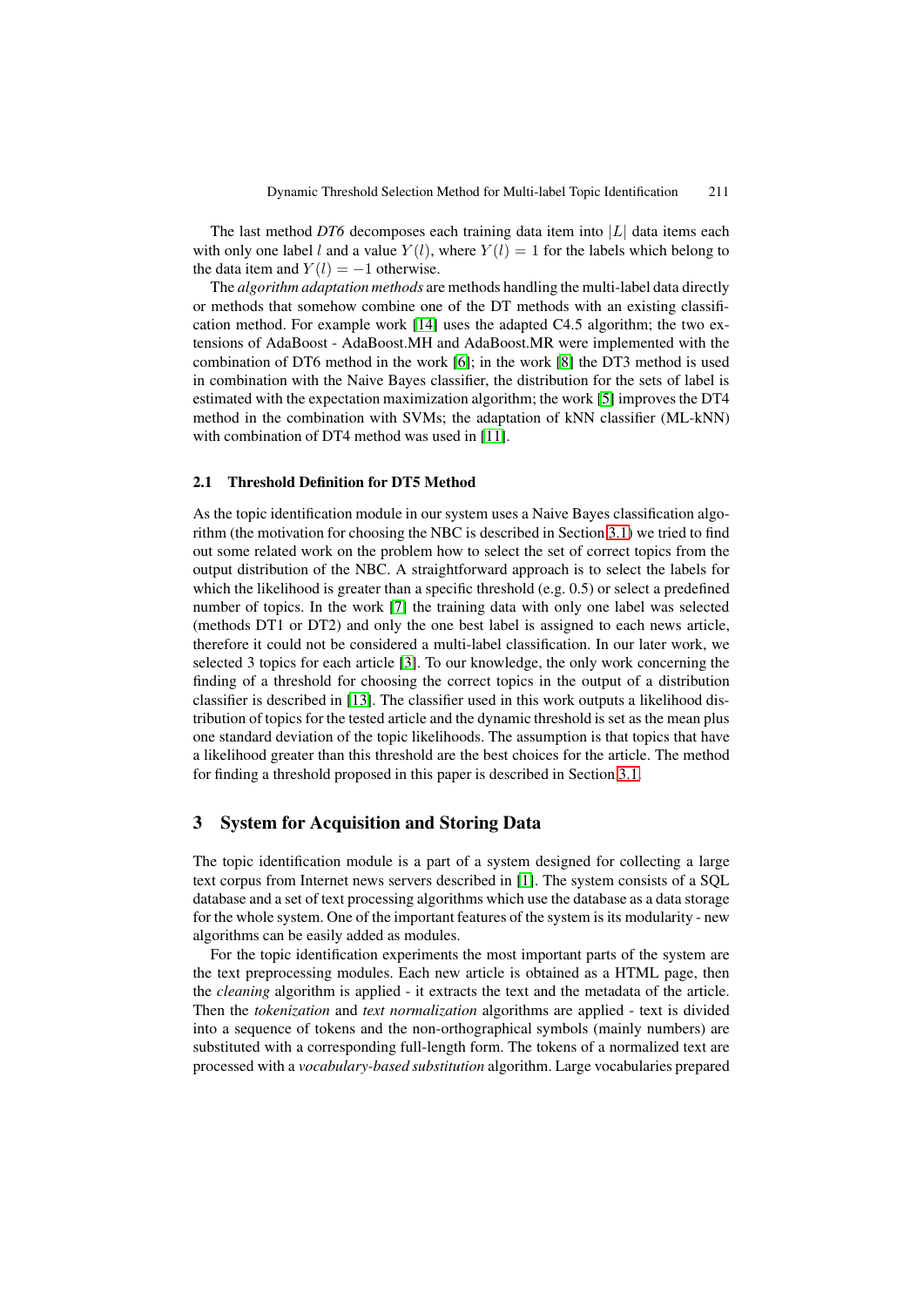by experts are used to fix the common typos, replace sequences of tokens with a multiword or to unify the written form of common terms. *Decapitalization* is also performed - substitutes the capitalized words at the beginning of sentences with the corresponding lower-case variants. The output of each of the preprocessing algorithm is stored as a text record in the database.

Lemmatization has been shown to improve the results when dealing with sparse data in the area of information retrieval [\[15\]](#page-7-11) and spoken term detection [\[16\]](#page-7-12) in highly inflected languages, on that account the experiments on the effects of lemmatization in the field of topic identification was performed [\[17\]](#page-7-13). As a result of these experiments the automatic *text lemmatization* is also applied in our work. The lemmatization module uses a lemmatizer described in the work [\[18\]](#page-7-14). The lemmatizer is automatically created from the data containing the pairs full word form - base word form. A lemmatizer created in this way has been shown to be fully sufficient in the task of information retrieval [\[18\]](#page-7-14).

## <span id="page-3-0"></span>**3.1 Topic Identification Module**

The purpose of the topic identification module in our system is to filter the huge amount of data according to their topics for the future use as the language modeling training data. So far, the topic identification module (which is further described in [\[3\]](#page-6-2)) used a Naive Bayes based classification algorithm and assigned 3 topics chosen from a hierarchical system - a "topic tree" to each article.

The topic hierarchy built in a form of a topic tree is based on our expert findings in topic distribution in the articles on the Czech favorite news servers like *Ceské Noviny.cz* or *iDnes.cz*. The topic tree has 32 generic topic categories like politics or sports, each of this main category has its subcategories, the deepest path in the tree has a length of four nodes. Totally it contains about 450 topics and topic categories, which correspond to the keywords assigned to the articles on the mentioned news servers. The articles with these "originally" assigned topics are used as training texts for the identification algorithm.

**Identification Algorithm.** Current version of the topic identification module uses a multinomial Naive Bayes classifier (NBC), chosen due to the results of experiments published in [\[3\]](#page-6-2). NBC is known to be the fastest learning classifier [\[5\]](#page-7-1), although having worse accuracy than support vector machines (SVMs), for our task is the best possible choice. As mentioned before, our topic identification runs in a real application. The articles are stored in a database, so the "training" of the identification is done simply by counting the statistics containing the number of occurrences of each word in the whole collection, number of occurrences of each word in each document and the number of occurrences of each word in the documents belonging to a topic.

New articles are downloaded every day and they are instantly processed - the articles which we use as training data since they have the "originally" assigned keywords are used to update the word occurrence statistics tables - as a result, our topic training data update every day. To the rest of the downloaded articles the topic identification module assigns the topics from our topic hierarchy. Every day more than 600 new articles are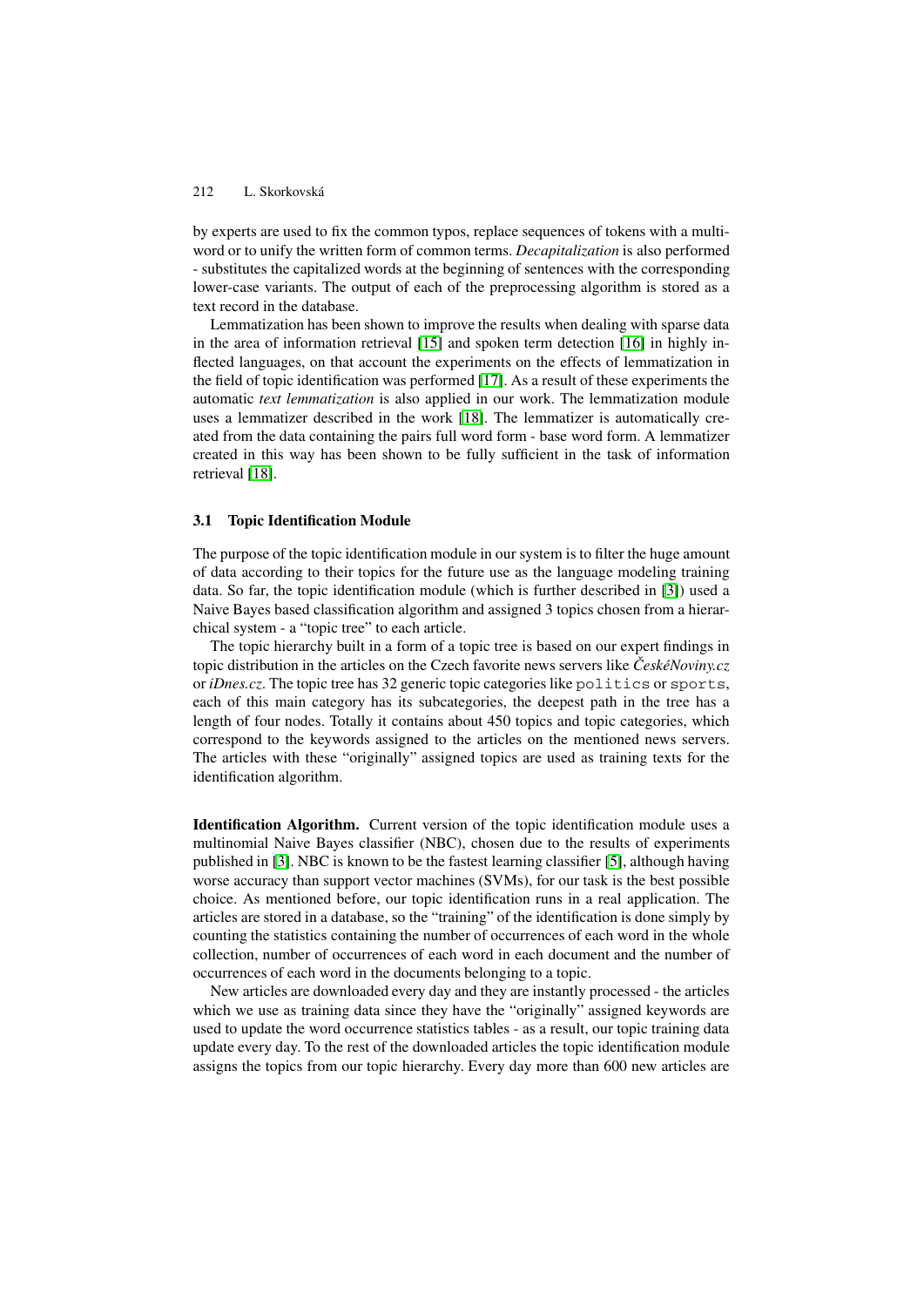downloaded to our database and they contain more than 130 new topic training articles, so we had to choose the topic identification algorithm which will be fast and can use the easily updatable statistics stored in the database tables as the trained classifier data. This is why we have chosen to use the NBC over the SVMs.

In the Naive Bayes classifier the probability  $P(T|A)$  of an article A belonging to a topic *T* is computed as

$$
P(T|A) \propto P(T) \prod_{t \in A} P(t|T) \tag{1}
$$

where  $P(T)$  is the prior probability of a topic *T* and  $P(t|T)$  is a conditional probability of a term  $t$  given the topic  $T$ . The probability is estimated by the maximum likelihood estimate as the relative frequency of the term *t* in the training articles belonging to the topic *T* :

$$
\hat{P}(t|T) = \frac{t f_{t,T}}{N_T} \tag{2}
$$

where  $tf_{t,T}$  is the frequency of the term *t* in *T* and  $N_T$  is the total number of tokens in articles of the topic *T* . The uniform prior smoothing was used in the estimation of  $P(t|T)$ .

The goal is to find the most likely or the maximum a posteriori topic (or topics) *T* of an article *A* - for each article the topics with the highest probability  $P(T|A)$  are chosen:

$$
T_{map} = \arg \max_{T} \hat{P}(T|A) = \arg \max_{T} \hat{P}(T) \prod_{t \in A} \hat{P}(t|T).
$$
 (3)

The prior probability of the topic  $\hat{P}(T)$  was implemented as the relative frequency of the articles belonging to the topic in the training set, but we found out that it has only small to no effect on the identification results.

**General Topic Model Normalisation Method for Finding the Dynamic Threshold.** In our topic identification module we use the combination of the data transformation method DT5 (the article is used as training data for each topic label it has) and the threshold for the selection of the topics to assign to an article. So far we have been selecting the best 3 topics for each article. This is not the best way, because some short articles can concern only one topic, on the other hand some long articles, especially from the politics category often incorporate many other topics. The right way to select the "correct" topics for an article would be setting a dynamic threshold, which should be somehow dependent on the article topic likelihood distribution.

The *General topic model normalisation method (GTMN)* for finding the threshold we propose is inspired by the World model normalisation technique (WMN) used in the speaker recognition task [\[19\]](#page-7-15)[\[20\]](#page-7-16). The multinomial NBC is formally equal to the language modeling approach in the information retrieval [\[21\]](#page-7-17), each topic is described by an unigram language model. In addition to the different topic models, a general topic model is also created as a language model of the whole collection.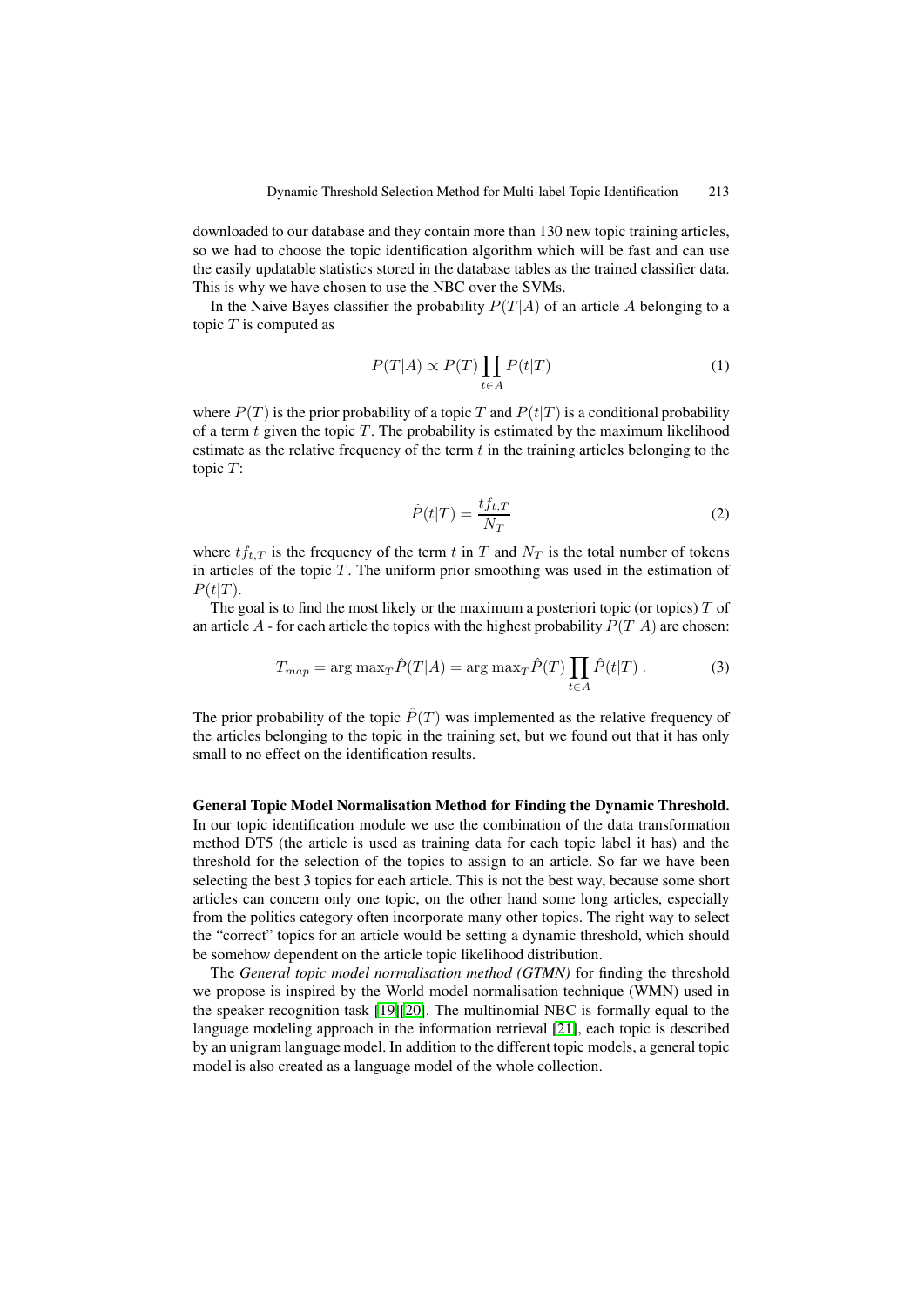First, the NBC classifier is used to output a likelihood topic distribution. Then, the topic likelihood scores  $\hat{P}(T|A)$  are normalised with the score of the general model  $\hat{P}(G|A)$ :

$$
\hat{P}(T|A)_{GTMN} = \frac{\hat{P}(T|A)}{\hat{P}(G|A)}\tag{4}
$$

Now we have a list of the likelihoods normalised by the general topic model, specifically we have the list of how better the topics describe the article in comparison with the general topic model. We select only the topics which are better scoring than the general topic model and we make the assumption that the topics which have at least 80 percent of the normalised score of the best scoring topic are the "correct" topics to be assigned.

## **4 Evaluation**

In this section the proposed General topic model normalisation method for finding the threshold is compared to the previously used selection of 3 topics for each article and also to selection only one topic as used in [\[7\]](#page-7-3) and setting the threshold as the mean plus one standard deviation (MpSD) of the topic likelihoods used in the work [\[13\]](#page-7-9). For the experiments the smaller collection containing the articles from the news server  $\hat{C}$ *esk* $\hat{\epsilon}$ *Noviny.cz* separated from the whole corpus was used [\[17\]](#page-7-13). The collection contains 31 419 articles, divided into 27 000 training and 4 419 testing articles.

The evaluation of the result of the multi-label classification requires different metrics than those used in evaluation of single-label classification. We have chosen the metrics somewhat similar to the evaluation used in the field of information retrieval (IR), where each newly downloaded article is considered to be a query in IR and precision and recall is computed for the answer topic set. Similar measures was used in [\[5\]](#page-7-1) and [\[10\]](#page-7-6). For the article set *D* and the classifier *H* precision  $(P(H, D))$  and recall  $(R(H, D))$  is computed:

$$
P(H, D) = \frac{1}{|D|} \sum_{i=1}^{|D|} \frac{T_C}{T_A}, \qquad R(H, D) = \frac{1}{|D|} \sum_{i=1}^{|D|} \frac{T_C}{T_R}
$$
(5)

where  $T_A$  is the number of topics assigned to the article,  $T_C$  is the number of correctly assigned topics and  $T_R$  is the number of relevant reference topics. The  $F_1(H, D)$ measure is then computed from the  $P(H, D)$  and  $R(H, D)$  measures:

$$
F_1(H, D) = 2 \frac{P(H, D) \cdot R(H, D)}{P(H, D) + R(H, D)}.
$$
\n(6)

The results of our experiments are shown in Table [1,](#page-6-4) from which we can draw following conclusions:

**–** When choosing only one topic, the precision is quite high, because the first topic is usually correct.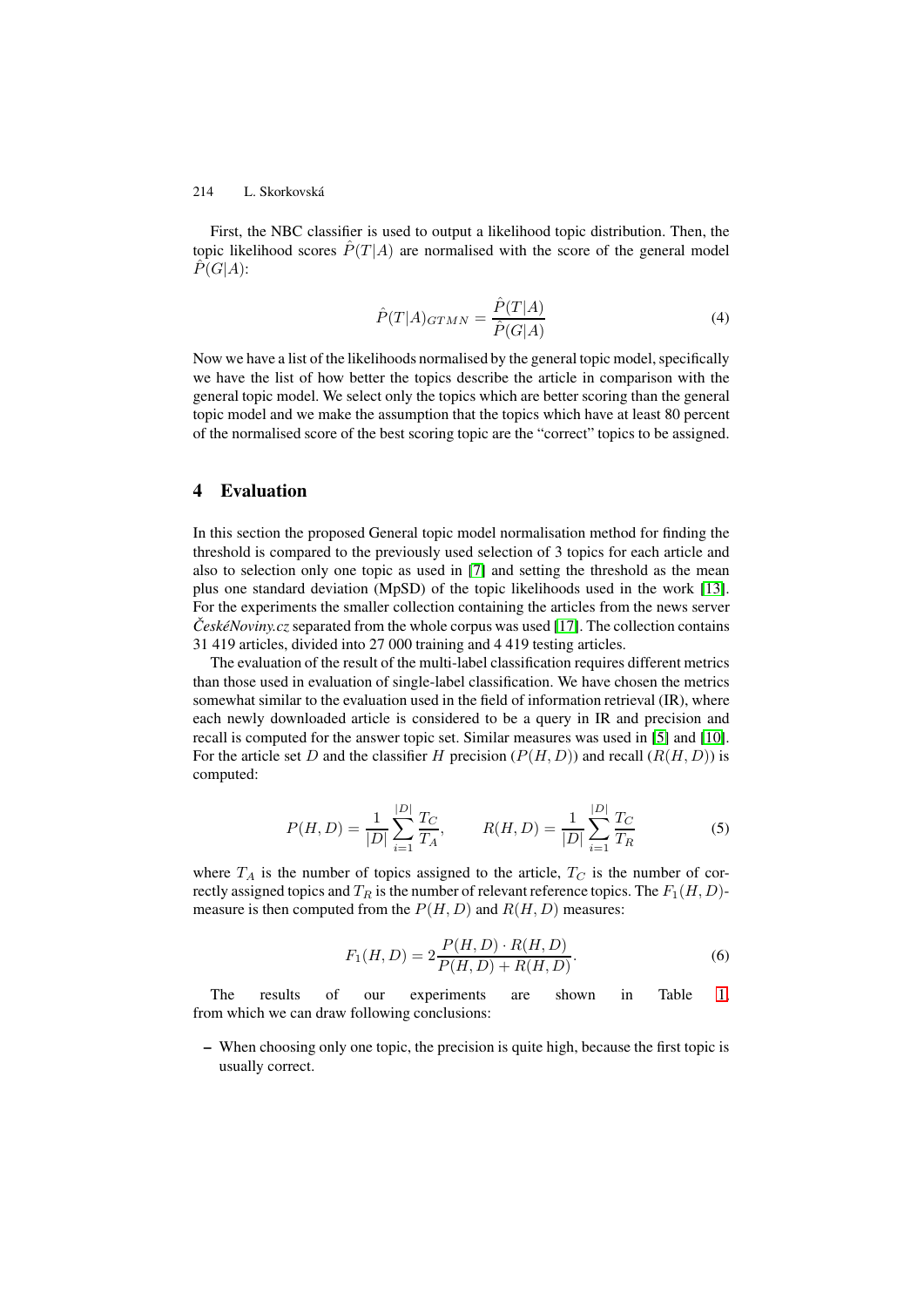**Table 1.** Comparison of different threshold finding methods

<span id="page-6-4"></span>

| metric / method(H)  1 topic 3 topics MpSD GTMN |                                                                                                                                                                                                     |  |
|------------------------------------------------|-----------------------------------------------------------------------------------------------------------------------------------------------------------------------------------------------------|--|
| P(H,D)                                         |                                                                                                                                                                                                     |  |
| R(H,D)                                         |                                                                                                                                                                                                     |  |
| $F_1(H,D)$                                     | $\begin{array}{ l l l } \hline 0.8123 & 0.5859 & 0.0554 & \textbf{0.5916} \\ \hline 0.3191 & 0.6155 & 0.9611 & \textbf{0.6992} \\ 0.4582 & 0.6003 & 0.1048 & \textbf{0.6409} \\ \hline \end{array}$ |  |

- **–** The MpSD method achieves high recall, because it selects about 50 topics for each article, on the other hand precision is really low. We believe it is because the method was proposed for the document collection with only 10 topics, unfortunately in our case (450 topics) the method fails.
- **–** The proposed GTMN method achieved the best results and we believe it is more universal than the MpSD method, since, thanks to the general topic model normalisation, the topic set can be of any size.

## **5 Conclusions and Future Work**

The performed experiments with the topic likelihood threshold finding for distribution classifiers suggest that the new proposed General topic model normalisation method for finding the threshold performs better than other previously published tested methods. We have done the same evaluation on a different collection of documents separated from our database and the results were the same. In the future work, we will test the proposed method on other collections with different number of topic categories to confirm the universality of this method.

The advantage of the hierarchical organization of the topics is currently used only for the selection of documents to be used as the training data for the estimation of the parameters of statistical language models for natural language processing. For the future work, we would like to take the advantage of hierarchical topic tree and the relations between the topics also in the topic identification algorithm as described in [\[5\]](#page-7-1).

**Acknowledgments.** The work has been supported by the Ministry of Education, Youth and Sports of the Czech Republic project No. LM2010013 and by the University of West Bohemia, project No. SGS-2013-032.

## <span id="page-6-3"></span>**References**

- <span id="page-6-0"></span>1. Švec, J., Hoidekr, J., Soutner, D., Vavruška, J.: Web text data mining for building large scale language modelling corpus. In: Habernal, I., Matoušek, V. (eds.) TSD 2011. LNCS, vol. 6836, pp. 356–363. Springer, Heidelberg (2011)
- <span id="page-6-1"></span>2. Psutka, J., Ircing, P., Psutka, J.V., Radová, V., Byrne, W., Hajič, J., Mírovský, J., Gustman, S.: Large vocabulary ASR for spontaneous Czech in the MALACH project. In: Proceedings of Eurospeech 2003, Geneva, pp. 1821–1824 (2003)
- <span id="page-6-2"></span>3. Skorkovská, L., Ircing, P., Pražák, A., Lehečka, J.: Automatic topic identification for large scale language modeling data filtering. In: Habernal, I., Matoušek, V. (eds.) TSD 2011. LNCS, vol. 6836, pp. 64–71. Springer, Heidelberg (2011)